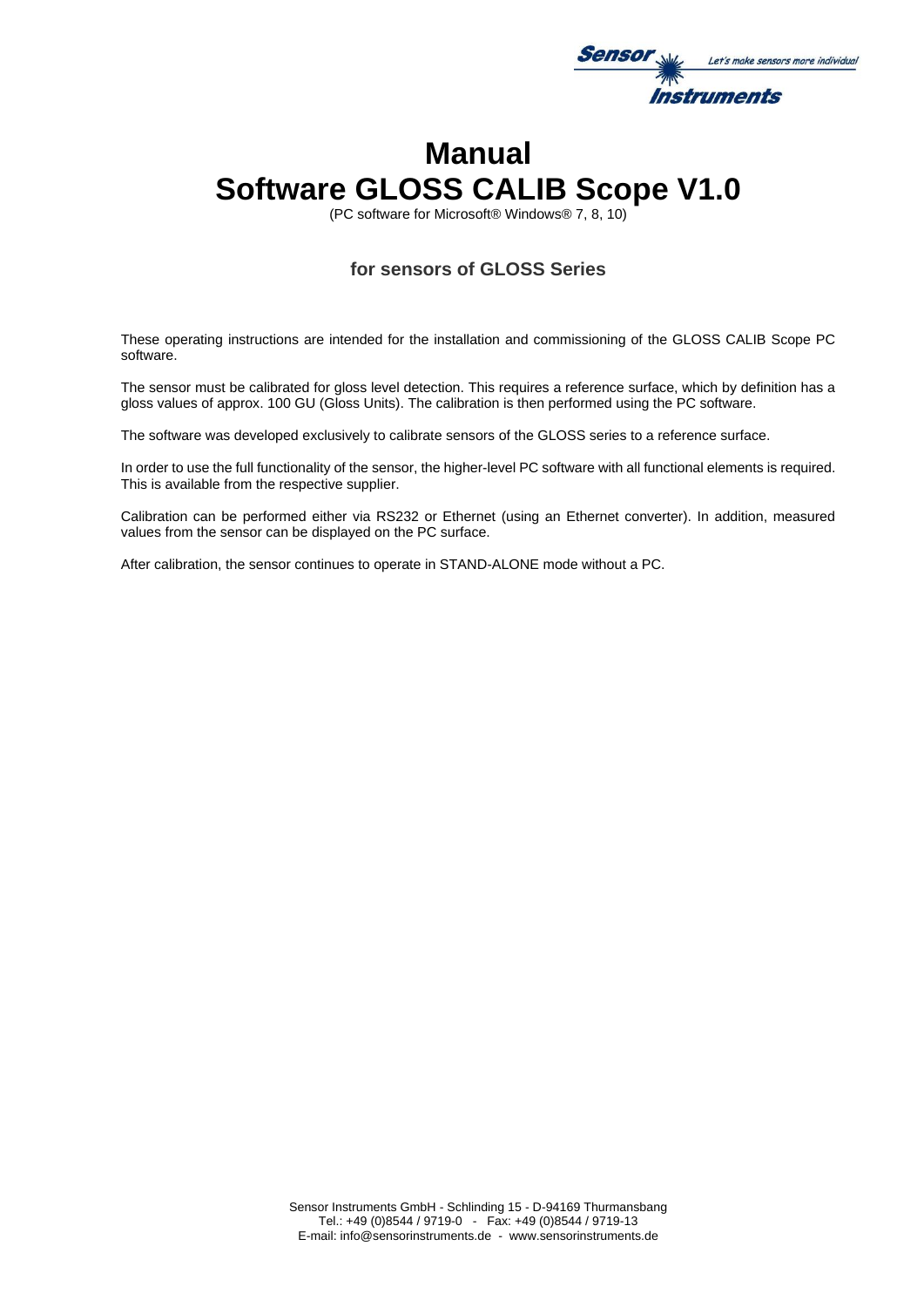

# Content

| <b>Shortcuts:</b> |                 |
|-------------------|-----------------|
| GO                | F11             |
| <b>STOP</b>       | F <sub>12</sub> |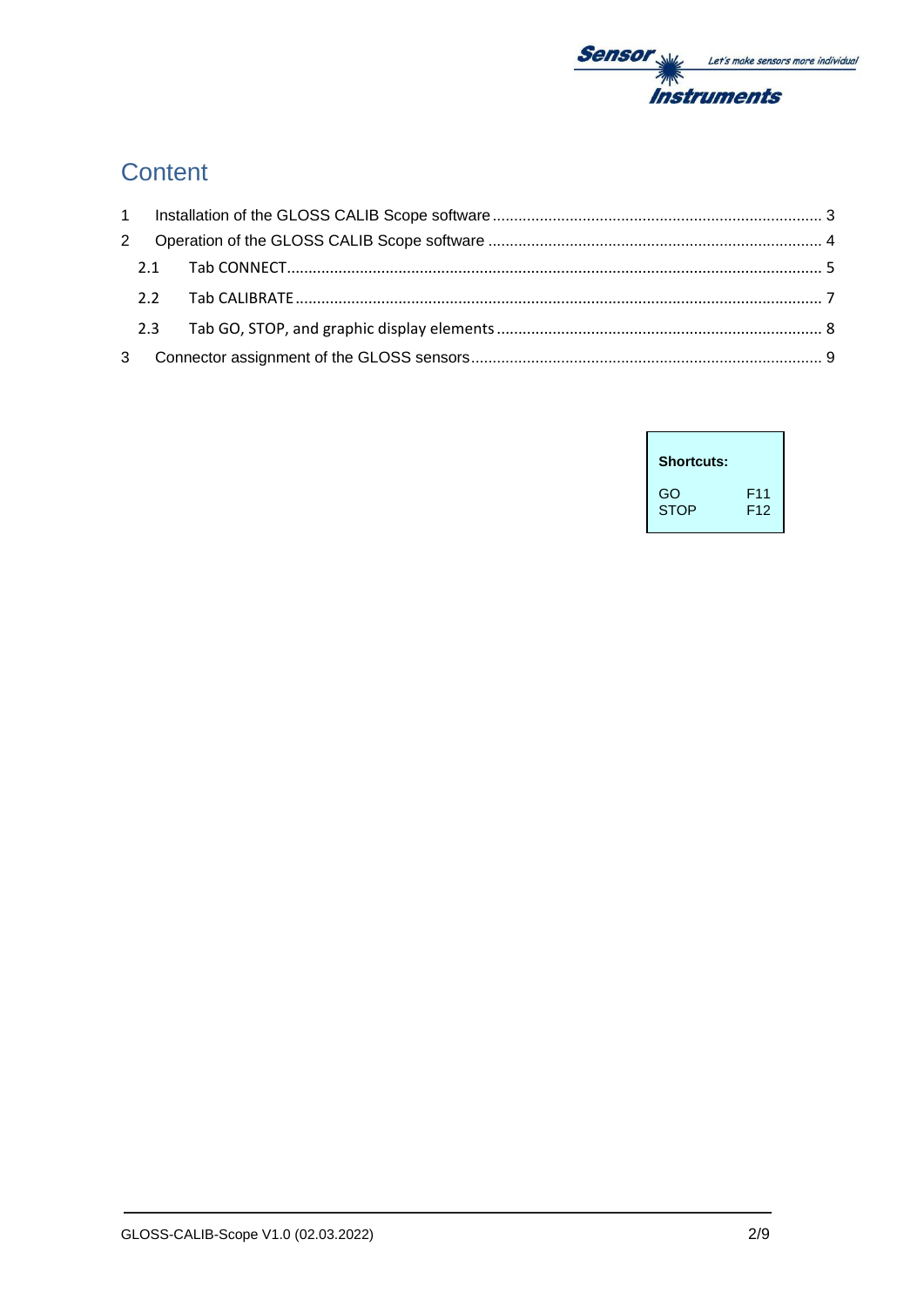

## <span id="page-2-0"></span>**1 Installation of the GLOSS CALIB Scope software**

The following requirements must be fulfilled for successful installation of the software:

- Microsoft® Windows® 7, 8, 10
- IBM PC AT or compatible
- VGA graphics
- Microsoft-compatible mouse
- Serial RS232 interface at the PC or USB slot or RJ45 connector
- Cable *cab-las4/PC* for the RS232 interface or *cab-4/USB* USB converter or *cab-4/ETH* Ethernet converter

Please install the software as described below:

1. You can download the software via a provided download link or, if applicable, install it via the provided software DVD. To install the software, start the 'SETUP' program in the 'SOFTWARE' folder. 2. The installation program displays a dialog and suggests to install the software in the C:\"FILENAME" directory on the hard disk. You may accept this suggestion with OK or [ENTER], or you may change the path as desired. Installation is then performed automatically. 3. During the installation process a new program group for the software is created in the Windows Program Manager. In the program group an icon for starting the software is created automatically. When installation is successfully completed the installation program displays "Setup OK". 4. After successful installation the software can be started with a left mouse button double-click on the icon.

WindowsTM is a registered trademark of Microsoft Corp.

VGATM is a trademark of International Business Machines Corp.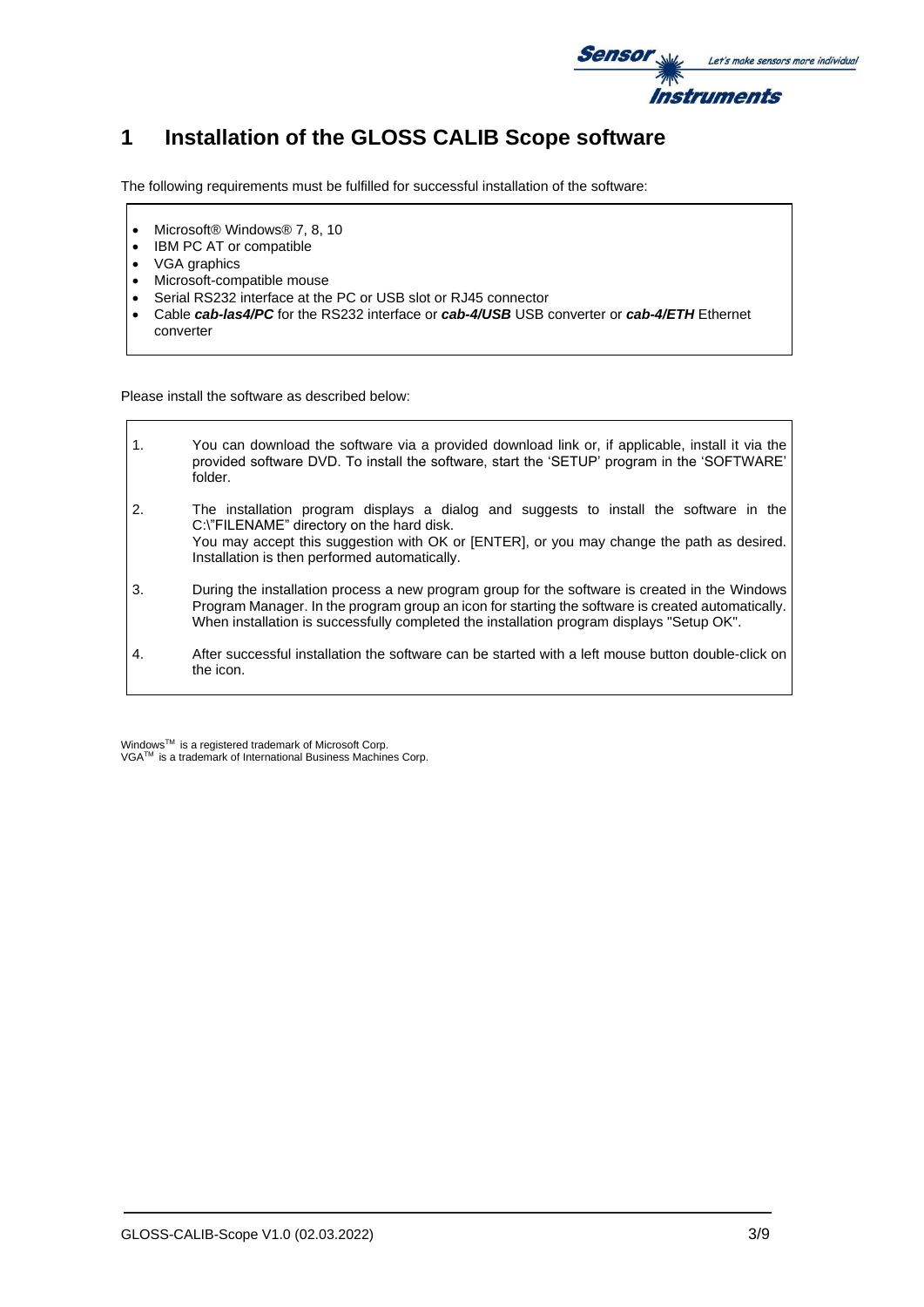

## <span id="page-3-0"></span>**2 Operation of the GLOSS CALIB Scope software**

#### **Please read this chapter first before you start to adjust and calibrate the sensor system.**

When the GLOSS CALIB Scope software is started, the following window appears on the Windows interface:

**TIP!** To avoid problems with the handling of the file path, it is advisable to run the software as administrator. You can either set this in the **Properties** under **Compatibility** or you start the software with a right click and choose **"Run as administrator"**.

| GLOSS CALIB Scope V1.0      |                                                                | $\mathbf x$<br>$\sim$                                                                                  |  |  |  |
|-----------------------------|----------------------------------------------------------------|--------------------------------------------------------------------------------------------------------|--|--|--|
| GLOSS CALIB Scope V1.0      |                                                                |                                                                                                        |  |  |  |
| CALIBRATE<br><b>CONNECT</b> | TEMP<br>$\Omega$<br>ANALOG CHANNELS<br>GLOSS FACTOR            |                                                                                                        |  |  |  |
| <b>CALIBRATE</b>            | $\bullet$<br><b>CH DIR</b><br>0                                | 4096<br>$3840 -$<br>3584                                                                               |  |  |  |
| GF                          | GF<br>0.0                                                      | $3328 -$<br>$3072 -$<br>2816<br>$2560 -$                                                               |  |  |  |
| 0.0                         |                                                                | 2304<br>2048<br>$1792 -$<br>$1536 -$                                                                   |  |  |  |
|                             | V-No:                                                          | $1280 -$<br>$1024 -$<br>$768 -$<br>$512 -$                                                             |  |  |  |
| <b>STOP</b><br>GO           | $\overline{0}$<br>IN <sub>0</sub><br>۰<br>IN <sub>1</sub><br>۰ | $256 -$<br>$0 -$<br>$\mathbf{0}$<br>100<br>GLOSS V1.1<br>10/Jan/2022<br><b>COMMUNICATION PORT</b><br>1 |  |  |  |

The window size and position will be the same as when the software was last closed. A double-click with the right mouse button e.g. under the minimise symbol places the window centrally in its original size.

If a connection is not established automatically, e.g. if no sensor is connected, the software can be run in OFFLINE mode. In offline mode it only is possible to exchange parameters with a file on a storage medium, which often is helpful for the purpose of analysing parameter files.

If a sensor is connected and a connection still cannot be established, either the SCOPE version (program at the PC) and the firmware version (program in the sensor) do not match, or the interface to the sensor must be correctly configured.

If different Scope and firmware versions should be the problem, please get the Scope version that matches the firmware from your supplier.

The interface configuration is described in the CONNECT tab chapter.

**Pressing the right mouse button on an individual element will call up a short help text.**

**Due to a better overview, parameters that are not required, displays, graphs, etc., are greyed out or invisible depending on the parameterization.**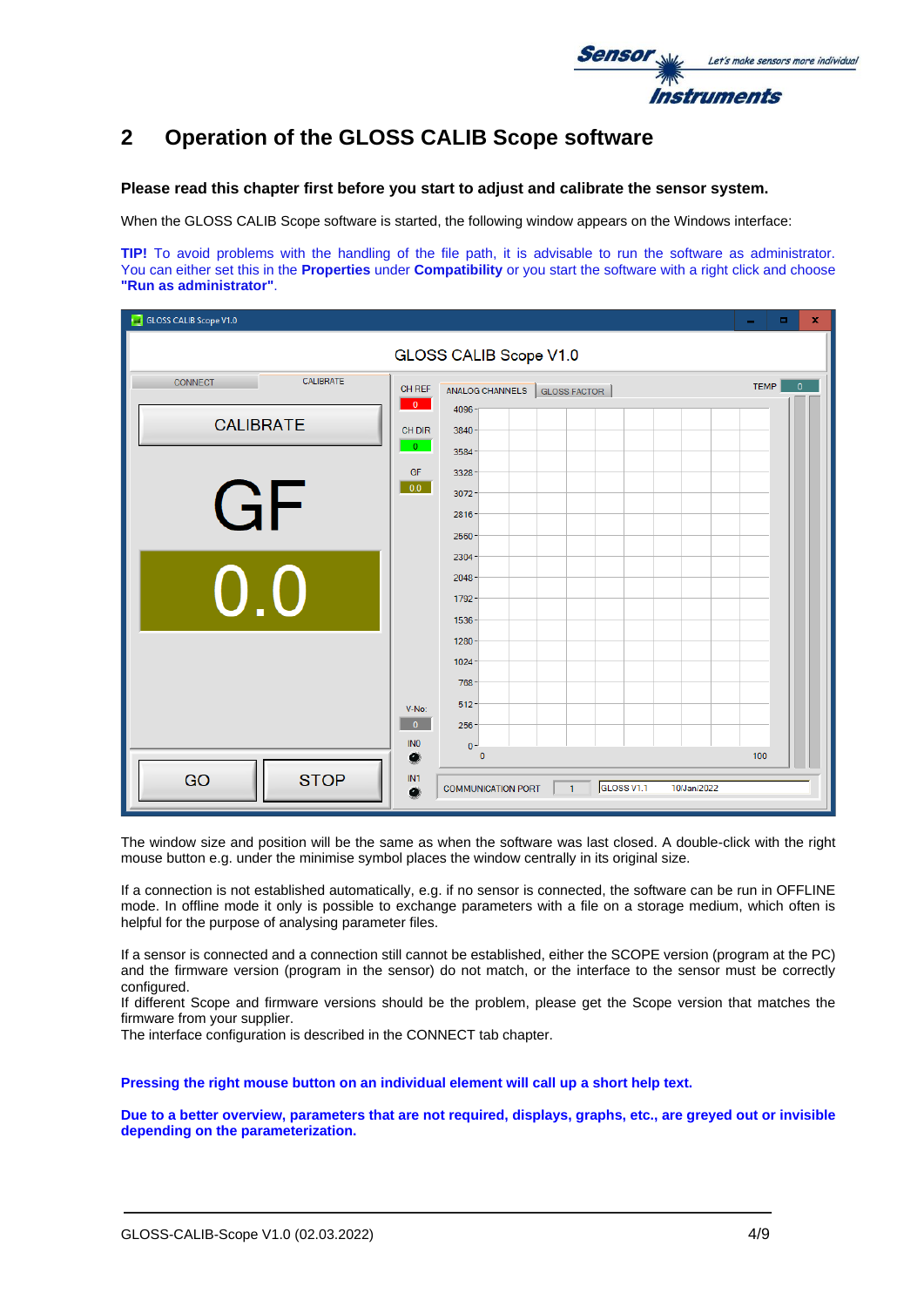

### <span id="page-4-0"></span>**2.1 Tab CONNECT**



#### **CONNECT:**

Pressing the **CONNECT** tab opens a window for selecting and configuring the interface.

The **COMMUNICATION PROTOCOL** function field is used for selecting either an **RS232** or a **TCP/IP** protocol.

If **RS232** is selected, a port from 1 to 256 can be selected with **SELECT COM PORT**, depending on which port the sensor is connected to. The sensor operates with a set baudrate that can be modified with **CHANGE BAUDRATE** (see below). The sensor and the user interface both must operate with the same baudrate.

At the user interface the baudrate is set with **SELECT BAUDRATE**. If after starting the software should not automatically establish a connection, the correct baudrate can be found with **SELECT BAUDRATE**.

If an converter is used, the **COM PORT** number can be determined by way of the hardware manager in the system control panel.

Click on the magnifier icon to show a list of all possible COM ports in the display.

An RS232 to Ethernet converter **(cab-4/ETH)** is needed if the sensor should communicate through a local network. With this converter a connection to the sensor can be established using the **TCP/IP** protocol.

Parameterisation of the **cab-4/ETH** converter (assigning of IP address, baudrate setting, ...) can be done with the **SensorFinder software** that is available free of charge on the internet.

In order to establish a connection to the converter, its IP address or HOST name must be entered in the field **IP ADDRESS (xxx.xxx.xxx.xxx) OR HOST NAME**. The DROP DOWN menu (down arrow) shows the last 10 IP addresses that were used. An address from this list can be directly selected by clicking on the respective item. The DROP DOWN list is saved and is thus always available when the software is closed.

The **PORT NUMBER** for the network converter is 5000. This port number must not be changed.

When you press the **TRY TO CONNECT** button, the software tries to establish a connection with the set parameters. The communication status is shown in the display field. If the sensor answers with its FIRMWARE ID, the set connection type can be accepted by pressing **ACCEPT SETTINGS**. You will then be returned to the **PARA** tab. If you get a **TIMEOUT** message, the software could not establish a connection to the sensor. In this case please check if the interface cable is correctly connected, if the sensor is supplied with power, and if the set parameters are correct. If a connection has been accepted by pressing **ACCEPT SETTINGS**, the software starts automatically with these settings when called the next time.

**DISCONNECT** disconnects the connection between sensor and PC. The software then switches to OFFLINE mode, where it is only possible to exchange parameters with a file on a storage medium.

Under **PANEL ID** a name can be entered that will be displayed at different points in the program window, and that will be recorded in different files (e.g. Record File) as well.

With the input field **LANGUAGE** a language can be set with which the individual controls are displayed on the surface. This also applies to the help function that is actuated with the right mouse button.

**Please note: The stable function of the interface is a basic prerequisite for measured value transfer from the PC to the sensor. ATTENTION ! Due to the limited data transfer rate through the serial RS232 interface only slow changes of the raw signals at the sensor front end can be observed in the graphic output window of the PC. For maintaining maximum switching frequency at the sensor data communication with the PC must be stopped (press the STOP button).**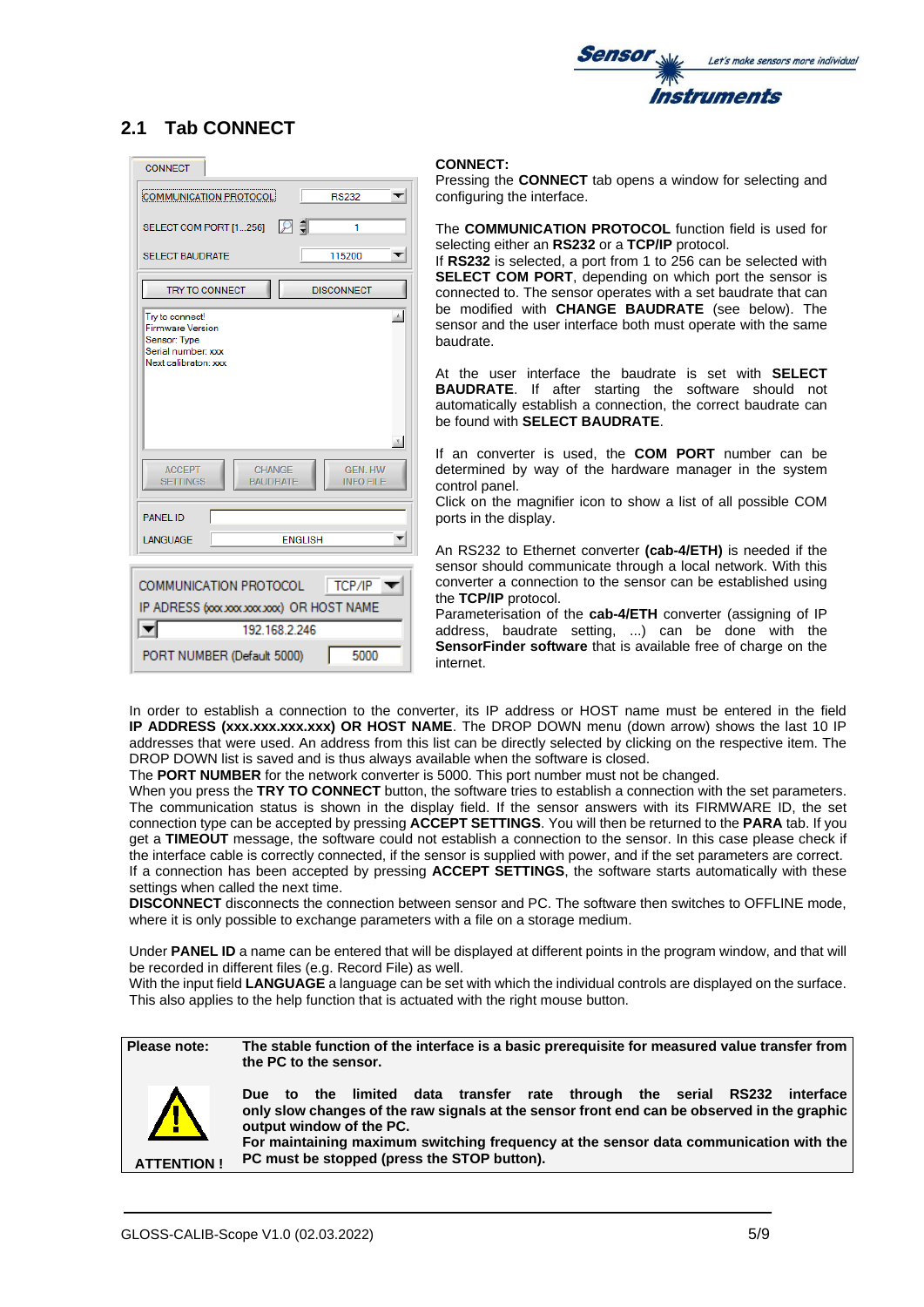

| <b>COMMUNICATION PROTOCOL</b>                                                                                                                                                     | <b>RS232</b>                                 |
|-----------------------------------------------------------------------------------------------------------------------------------------------------------------------------------|----------------------------------------------|
| SELECT COM PORT [1256] $\boxed{)}$                                                                                                                                                | 1                                            |
| <b>SELECT BAUDRATE</b>                                                                                                                                                            | 115200                                       |
| <b>TRY TO CONNECT</b>                                                                                                                                                             | <b>DISCONNECT</b>                            |
| Try to connect!<br><b>Firmware Version</b><br>Sensor: Type<br>Serial number: xxx                                                                                                  | $\mathbb{A}$                                 |
| <b>ACCEPT</b><br><b>CHANGE</b><br><b>SETTINGS</b><br><b>BAUDRATE</b>                                                                                                              | $\tau$<br><b>GEN. HW</b><br><b>INFO FILE</b> |
| <b>SELECT BAUDRATE</b>                                                                                                                                                            | 19200                                        |
| CHANGE<br><b>BAUDRATE</b>                                                                                                                                                         |                                              |
| Firmware Version<br>Sensor: Type<br>Serial number: xxx<br>Try to change baudrate!<br>Success!<br>Try to connect!<br><b>Firmware Version</b><br>Sensor: Type<br>Serial number: xxx | 희                                            |

The baudrate for data transfer through the RS232 interface can be set by means of the **SELECT BAUDRATE** drop down menu and **CHANGE BAUDRATE** function field.

If the baudrate should be changed, a connection must first be established by clicking on **TRY TO CONNECT**. The **CHANGE BAUDRATE** button will then be active.

Now a new baudrate can be selected under **SELECT BAUDRATE**.

A click on **CHANGE BAUDRATE** sends the new baudrate information to the sensor.

When the new baudrate information has been successfully sent, the sensor operates with the new baudrate. A window will pop up, prompting you to select **EEPROM** and then to press **SEND**. After a hardware reset the new baudrate only will be used when **EEPROM** and **SEND** have been pressed.

A click on **ACCEPT SETTINGS** saves the current interface settings, which will then be automatically set when the software is restarted.

A click on the **GEN. HW INFO FILE** generates a file in which all the important sensor data are stored in encrypted form. This file can be sent to the manufacturer for diagnostic purposes.

| File has been saved!<br>d:\Mist\HardwareInitialFile.ini |                 |                  |  |  |  |
|---------------------------------------------------------|-----------------|------------------|--|--|--|
| <b>ACCEPT</b>                                           | <b>CHANGE</b>   | <b>GEN. HW</b>   |  |  |  |
| <b>SETTINGS</b>                                         | <b>BAUDRATE</b> | <b>INFO FILE</b> |  |  |  |

ATTENTION!!! Confirm new baudrate with EEPROM and

CHANGE

**BAUDRATE** 

 $\mathbf{v}$ 

**GEN, HW** 

**INFO FILE** 

SEND!

**ACCEPT** 

**SETTINGS**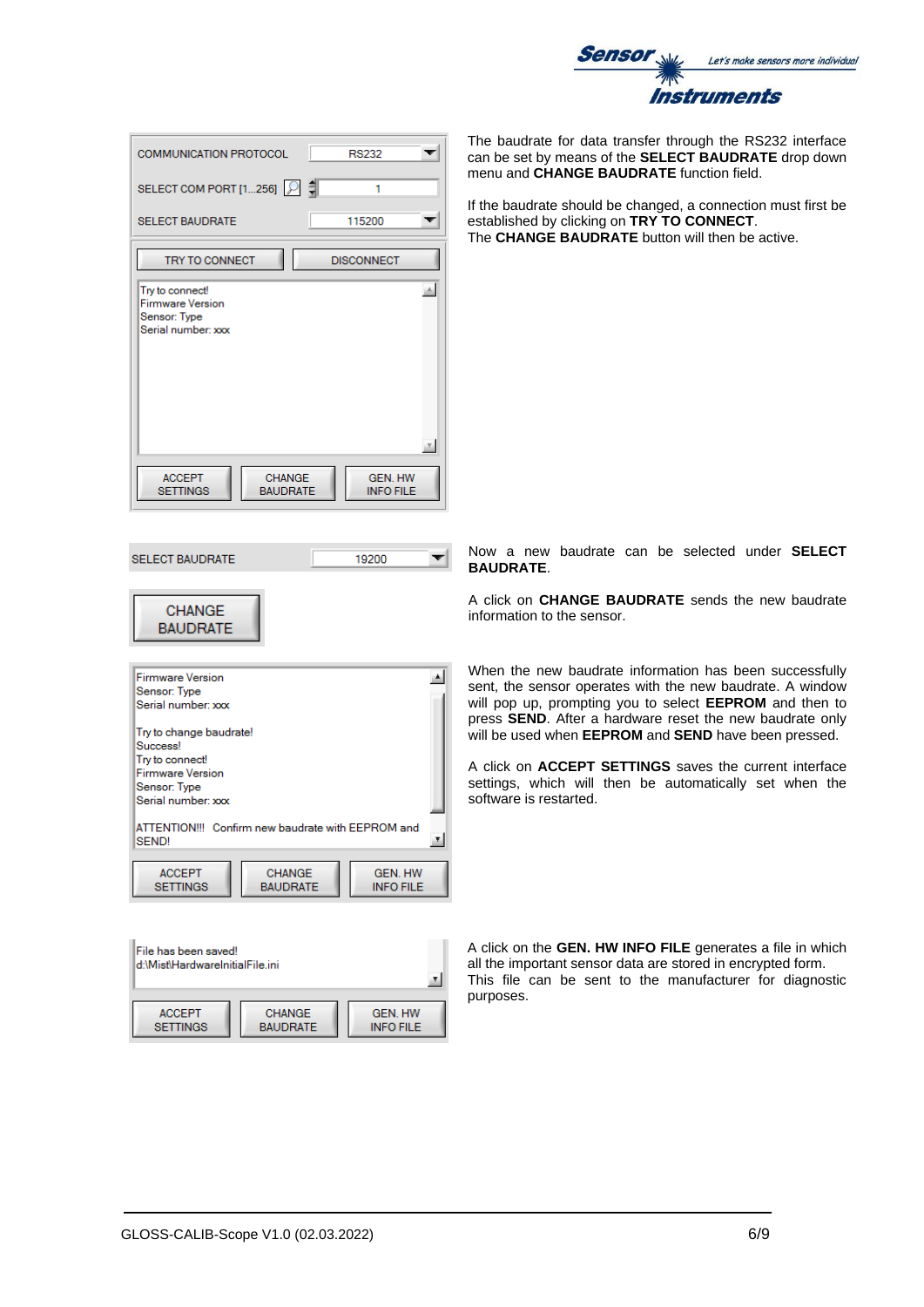

### <span id="page-6-0"></span>**2.2 Tab CALIBRATE**



#### **CALIBRATE:**

Pressing **CALIBRATE** opens a view where you can perform the calibration to the reference surface.

The sensors of the GLOSS series must be calibrated from time to time like any measuring instrument. Calibration can be performed using a reference surface available from the supplier.

After pressing **CALIBRATE**, you will be prompted to present the calibration dish with the reference surface to the sensor.

Confirm with YES as soon as the reference surface is available.

Then enter the gloss value of the reference surface and confirm with **OK**.

On the calibration dishes, the **Gloss Value** of the calibration dish can be found on a sticker inside the dish.





Now the channels **CH DIR** or **CH REF** are stored as references for the reference surface in the EEPROM of the sensor, i.e. you do NOT have to perform the calibration every time the sensor is restarted.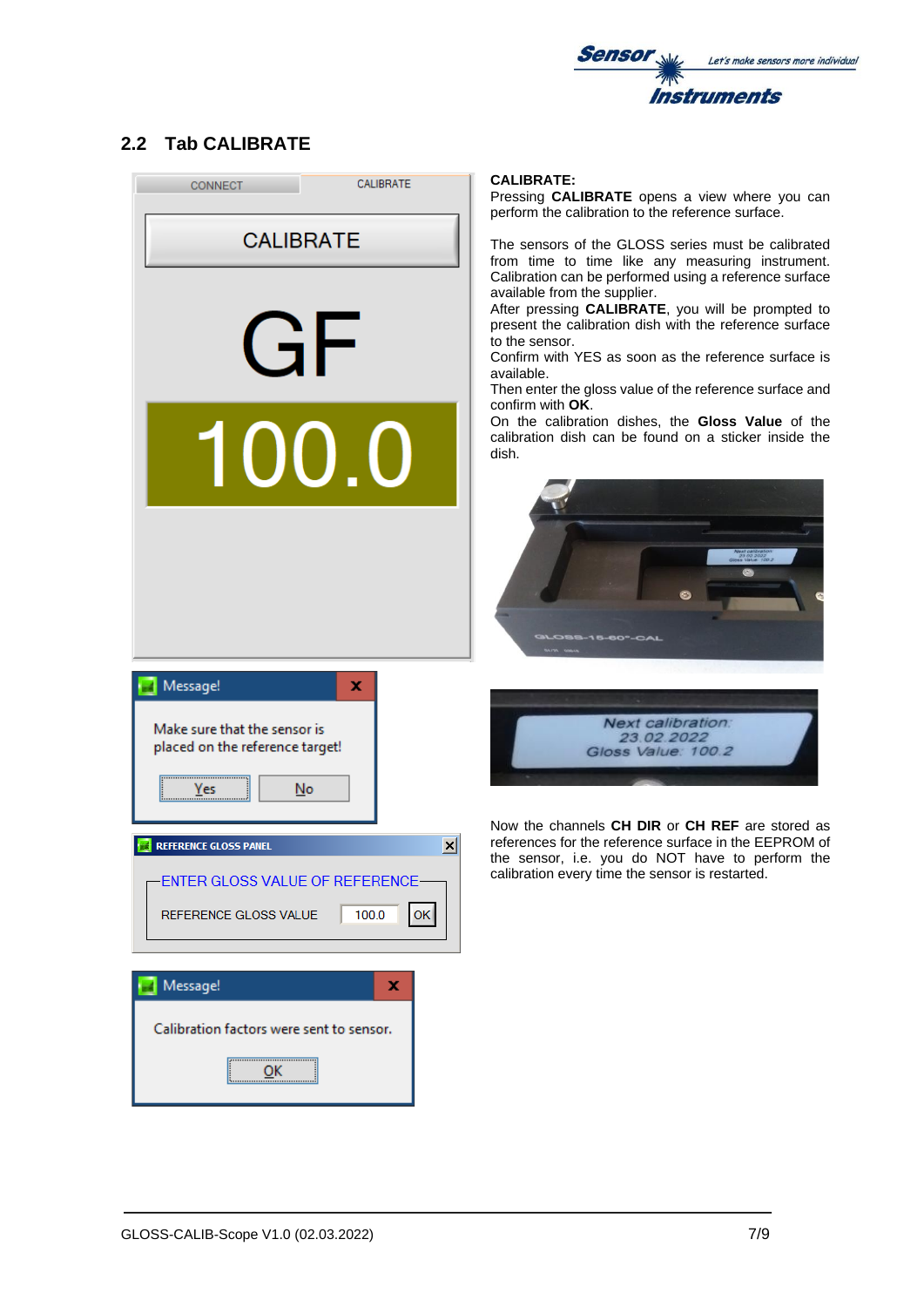

## <span id="page-7-0"></span>**2.3 Tab GO, STOP, and graphic display elements**

After clicking GO, the data transfer from the sensor to the PC is started. The data is shown in the display elements and on the PC surface. Press STOP to end the data exchange.

| GLOSS CALIB Scope V1.0<br>$\mathbf x$<br>o. |                                                                                                                                                                          |            |  |  |
|---------------------------------------------|--------------------------------------------------------------------------------------------------------------------------------------------------------------------------|------------|--|--|
| GLOSS CALIB Scope V1.0                      |                                                                                                                                                                          |            |  |  |
| CALIBRATE<br><b>CONNECT</b>                 | CH REF<br><b>GLOSS FACTOR</b><br>ANALOG CHANNELS<br>615                                                                                                                  | TEMP<br>10 |  |  |
| <b>CALIBRATE</b><br>GF                      | $200.0 -$<br>8.029 V<br>190.0 <sup>1</sup><br><b>CH DIR</b><br>$180.0 -$<br>3584<br>$170.0 -$<br>GF<br>$160.0 -$<br>80.3<br>150.0 <sup>°</sup><br>$140.0 -$<br>$130.0 -$ |            |  |  |
| 80.3                                        | $120.0 -$<br>110.0 <sup>°</sup><br>$100.0 -$<br>$90.0 -$<br>80.0 <sup>1</sup><br>$70.0 -$                                                                                |            |  |  |
|                                             | 60.0 <sup>1</sup><br>$50.0 -$<br>40.0 <sup>°</sup><br>30.0 <sup>1</sup><br>V-No:<br>$20.0 -$<br>255<br>$10.0 -$<br><b>INO</b><br>$0.0 -$<br>$\Omega$<br>۰                | 100        |  |  |
| GO<br><b>STOP</b>                           | IN <sub>1</sub><br>GLOSS V1.1<br>10/Jan/2022<br><b>COMMUNICATION PORT</b><br>1<br>O)                                                                                     |            |  |  |

| <b>CH REF</b>                                 | These displays indicate the data that are currently measured at the sensor.                                                                                                                                                                                                                                                                                                                                                          |
|-----------------------------------------------|--------------------------------------------------------------------------------------------------------------------------------------------------------------------------------------------------------------------------------------------------------------------------------------------------------------------------------------------------------------------------------------------------------------------------------------|
| 3619<br><b>CH DIR</b><br>2711                 | $CH$ REF = Reference channel<br>$CH$ DIR = Direct reflection<br>On the right side of the graph the data are additionally visualised in the form of bars.<br>In the graph under the ANALOG CHANNELS tab the data also are displayed as continuous<br>lines.                                                                                                                                                                           |
| <b>GF</b><br>74.9<br><b>PP</b>                | GF:<br>This display shows the calculated gloss factor.<br>The value is displayed in Gloss Units (GU).<br>A double-click on this display calls up a large display.<br>In the graph under the <b>GLOSS FACTOR</b> tab the gloss factor <b>GF</b> also is displayed as a<br>continuous line. The tolerance window that is set under No.: also is displayed here.<br>PP:                                                                 |
| 0.0                                           | Is the peak-to-peak value of the profile buffer.                                                                                                                                                                                                                                                                                                                                                                                     |
| V-No:<br>$\mathbf{0}$<br>IN <sub>0</sub><br>Ø | $V-No:$<br>This numerical value output field displays the currently detected vector number in accordance<br>with the entry in the TEACH TABLE. The currently detected vector number is sent to the digital<br>outputs as a corresponding bit pattern. If value 255 is displayed, no value has been detected<br>that corresponds to the values taught to the TEACH TABLE.<br>A double-click on this display calls up a large display. |
| IN <sub>1</sub>                               | INO and IN1:<br>The LEDs visualise the physical state of inputs IN0 and IN1.<br>When the LED is black, the input is at OV.<br>When the LED is green, the input is at $+24V$                                                                                                                                                                                                                                                          |

**TEMP:**

This display shows the current temperature that is measured in the sensor housing. (!!! not in  $\mathrm{^{\circ}C}$ )

 $19$ 

**TEMP**